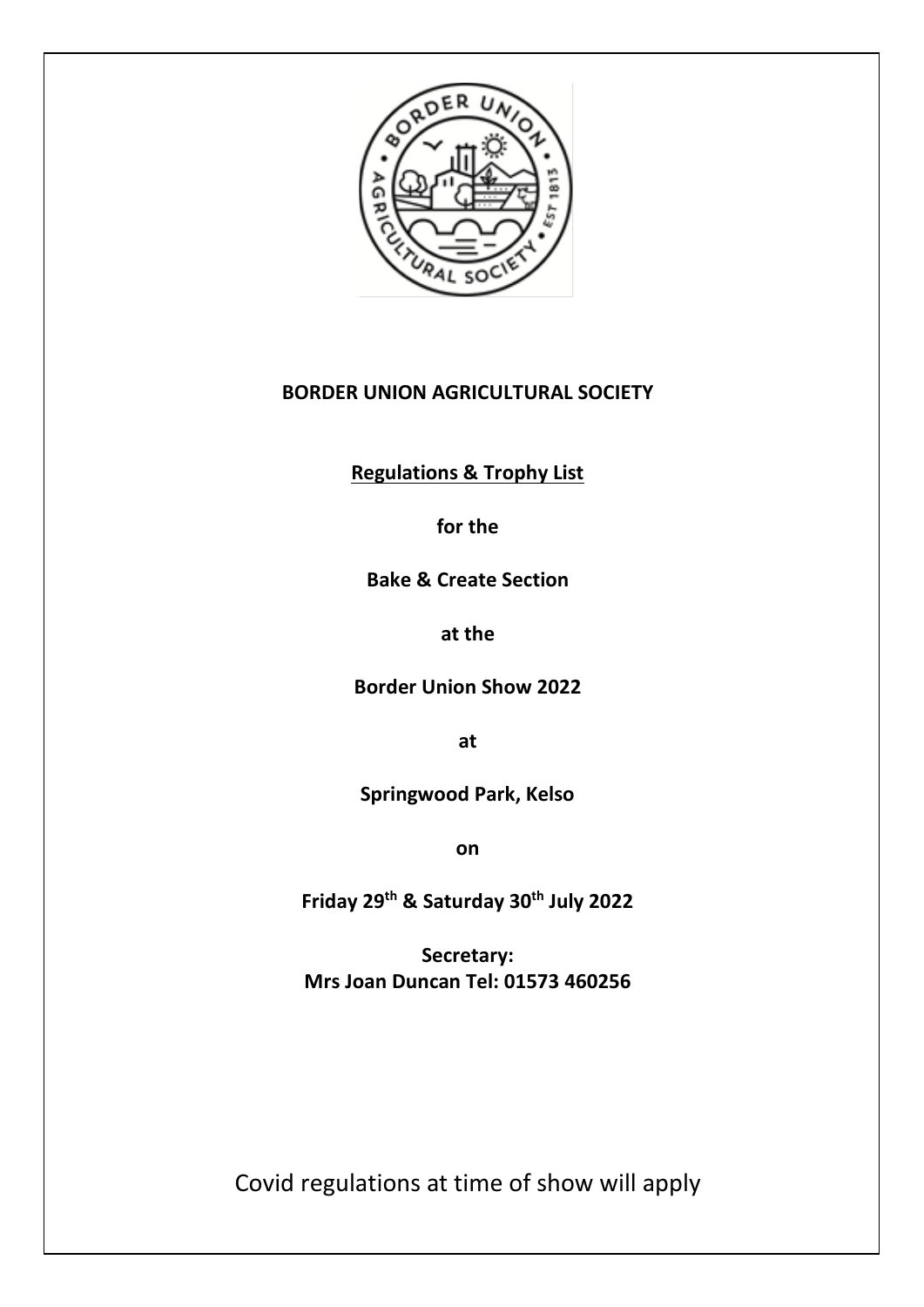### **TROPHIES**

**The Industrial Cup** will be awarded to the competitor with the highest aggregate of points over the whole section.

**Rose Bowl** presented by Mrs Templeton, Goshen Bank, will be awarded to the competitors with the highest number of points in the Baking Section.

**The Jean Wilson Trophy** to be awarded to the best entry in Baking Classes (1 - 16).

**Margaret Forrest Rose Bowl** will be awarded to the competitor with the highest aggregate of points in the Floral Art section.

**Shaw Salver** will be awarded to the runner up in the Floral Art Section .

**The Mary Rogerson Trophy** will be awarded to the best arrangement in the Floral Art Section.

**Kelso Pea Growers Ltd Perpetual Challenge Cup** will be awarded to the competitor with the highest aggregate of points in the Preserves and Produce Section.

**The Turnbull Salver,** presented by Mrs Joyce Turnbull, will be awarded to the competitor with the highest aggregate of points in the Handicrafts Section.

**The Jan Little Trophy** will be awarded to the competitors with the highest aggregate of points in the Photography Classes.

**The Lees Cup** will be awarded to the competitor with the highest aggregate of points in the Junior Section, 9 to 14 years along with a runner up.

**The Margaret Colledge Shield** will be awarded to the competitor with the most points in the Junior Section, 5 to 8 years, and runner up**.**

**Pat Sloan Trophy** for most points in the Junior Section, under 5's, along with a runner up.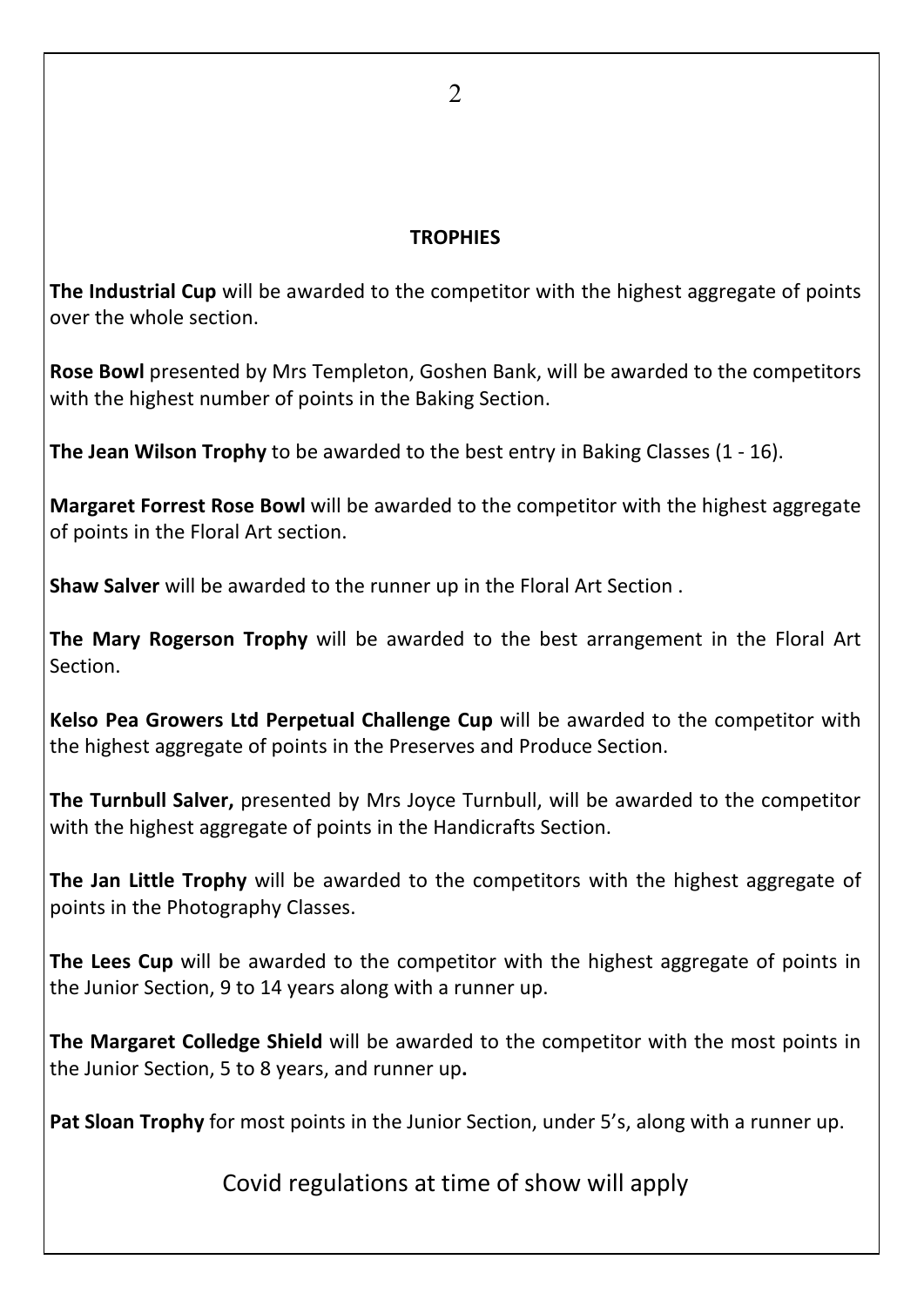# **JUDGES**

| $1 - 4$        | Mrs Margaret Young, Flex Farm, Hawick                         |
|----------------|---------------------------------------------------------------|
| $5 - 8$        | Mrs Mary McTaggart. Ormiston Farm, Hawick                     |
|                | 9 – 16 & 23 – 24 Mrs Mary Irving, Teviotrigg, Haysike, Hawick |
| $17 - 22$      | Mrs Nicky Watson, Teviothead, Hawick                          |
| $27 - 33$      | Mrs Mary Pringle, Mainsfield Avenue, Morebattle               |
| $34 - 44$      | Mrs Ann Redpath, The Yett, Hownam, Kelso                      |
| $45 - 47$      | Mrs Susie Finlayson, Wellogate Brae, Hawick                   |
| 48 - 52 & 25   | Mrs Caroline Tullie, Bowanhill. Teviothead, Hawick            |
| $53 - 59$      | Mrs Pat Douglas, Carlinrig Farm, Teviothead, Hawick           |
| $60 - 65 & 26$ | Mr Ian Oliver, Tweedside Road, Newtown St Boswells (tbc)      |
| $66 - 74$      | Morag Thomson, Mainsfield Avenue, Morebattle (tbc)            |

# **BAKING**

### **Class**

| 1      | Dark Fruit Cake                         |
|--------|-----------------------------------------|
| 2      | Gluten Free Sandwich Cake (filled only) |
| 3      | Coffee Sandwich Cake (filled only)      |
| 4      | Plain Gingerbread                       |
| 5      | Apple Cake (recipe provided)            |
| 6      | Lemon Drizzle Loaf                      |
| 7      | Banana Loaf                             |
| 8      | Border Tart                             |
| 9      | 3 Pieces of Traybake (not oven baked)   |
| 10     | 3 Pieces of Traybake (oven baked        |
| 11     | 3 Shortbread Fingers                    |
| 12     | 3 Empire Biscuits                       |
| 13     | 3 Peanut Butter Biscuits                |
| 14     | 3 Cheese Scones                         |
| 15     | 3 Fruit Scones                          |
| 16     | Fadge (recipe provided)                 |
| $\sim$ |                                         |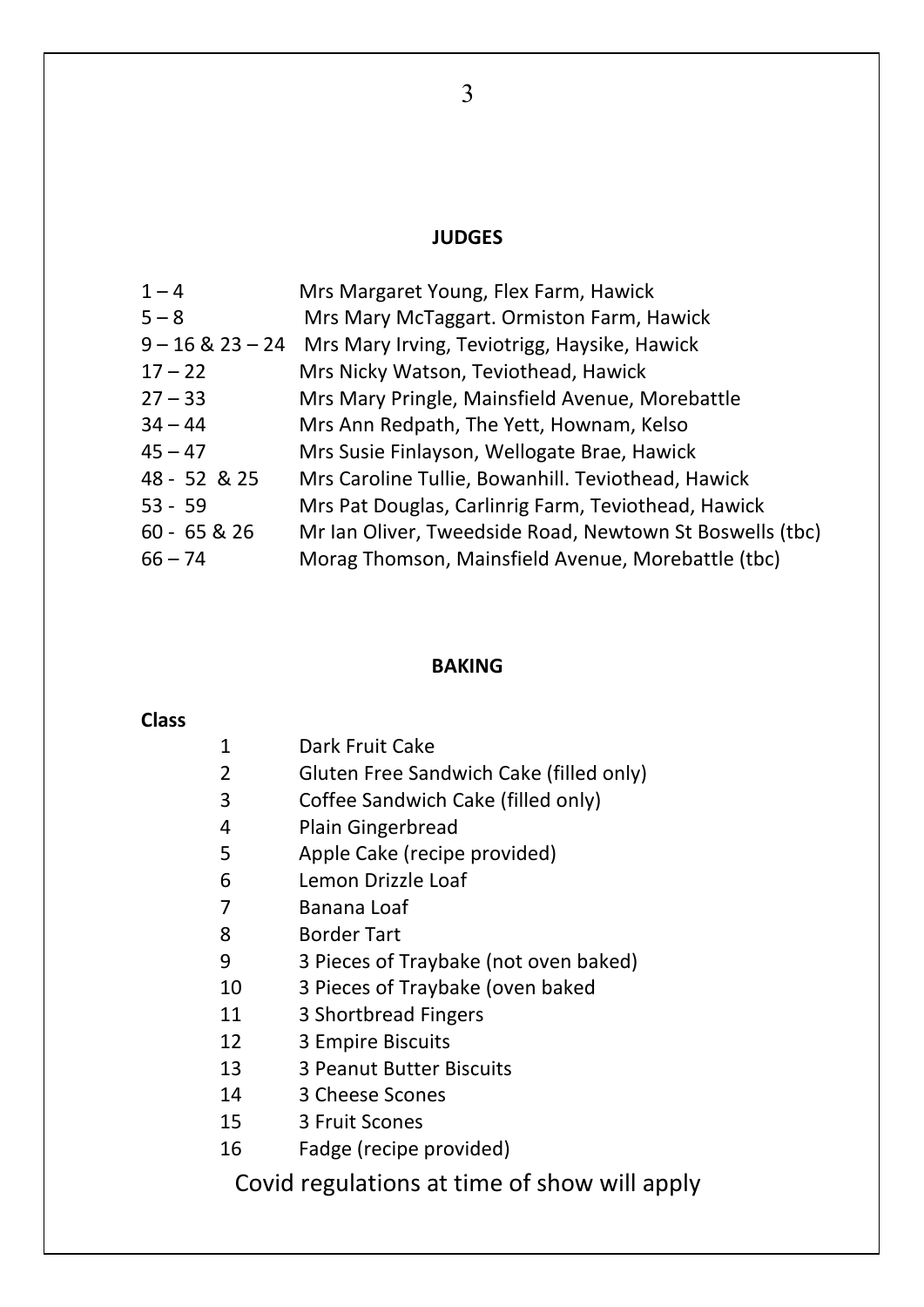### **FLORAL ART**

### **Class**

- 17 A Splash of Colour. An arrangement in any container. Staging table provided 2 ft high 18" round top.
- 18 'Celebration' An Exhibit to depict the title. Space allowed width 24"x depth 24" Height unlimited.
- 19 An Arrangement in a Shoe.
- 20 A Single Flower Stem in a vase (no accessories).
- 21 A Small Hand Tied Posy (to be staged in water).
- 22 \* Arrangement of Flowers in a Jug.

## **\*Novice Class for those who have never won a 1st prize ticket in Floral Art at the Show**

## **Classes for Under 30's**

- 23 3Decorated Cupcakes (Cake & Decoration to be judged)
- 24 3 Pieces of Traybake (Baked or unbaked)
- 25 Wrapped Parcel for a 21<sup>st</sup> Birthday
- 26 Photograph 'Country Life' (no larger than 7"x 5")

#### **PRESERVES AND PRODUCE**

### **Class**

- 27 Jar of Raspberry Jam
- 28 Jar of Strawberry Jam
- 29 Jar of Jam (any fruit other than above)
- 30 Small Jar of Lemon Curd
- 31 Jar of Marmalade (any variety)
- 32 3 Hen Eggs (any colour)
- 33 A Jar of Honey
- 34 3 Pieces of Fudge
- 35 3 Peppermint Creams
- 36 3 Sweets of One Variety
- 37 5 Herbs in a Jar (named)
- 38 A Flask of Soup (a bowl will be provided for judging)
- 39 A Small Dish of Pate (named)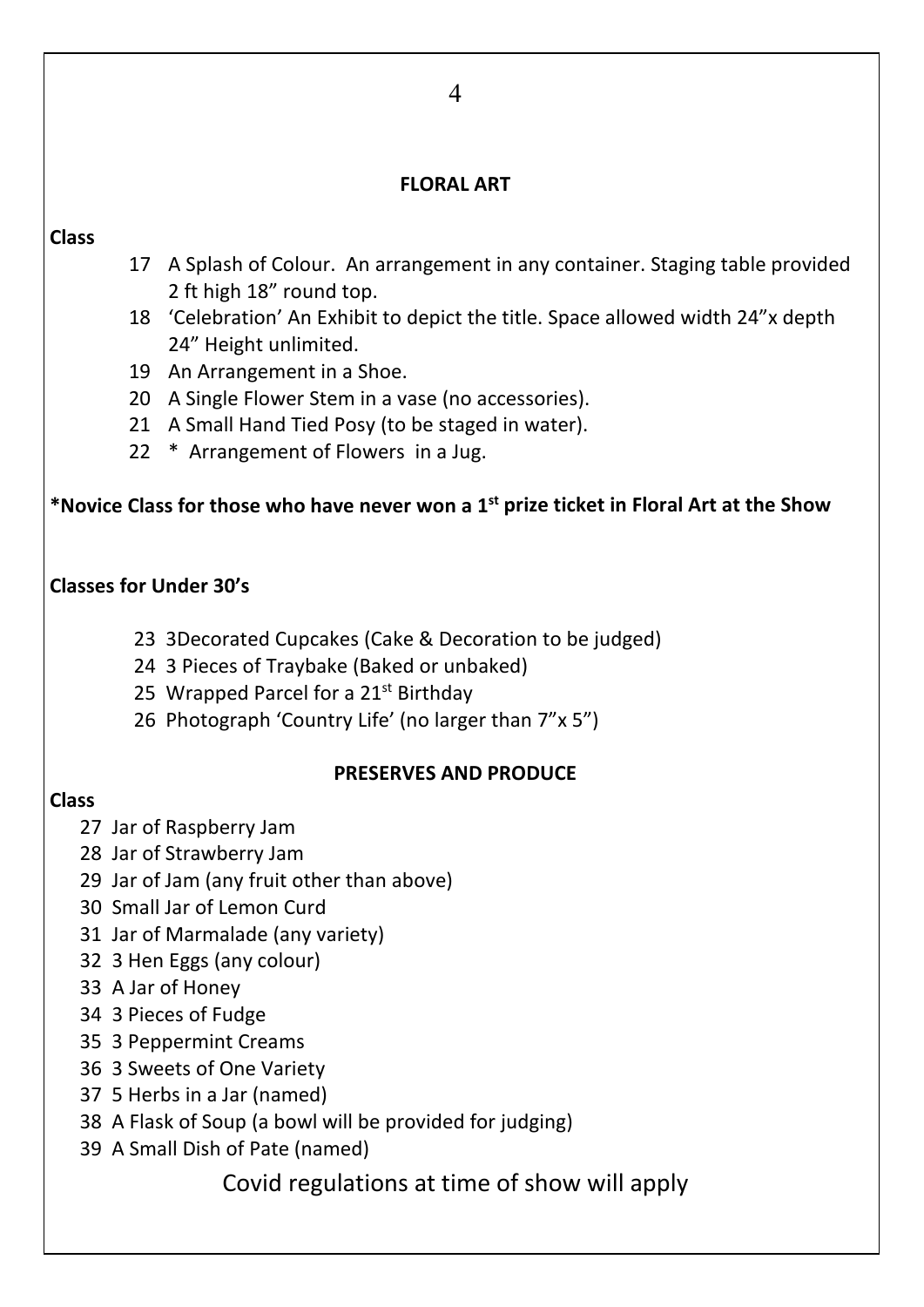- 40 A Small Dish of Savoury Rice
- 41 A Small Dish of Savoury Dip
- 42 An Individual Cold Sweet
- 43 An Individual Fruit Salad
- 44 A Wedge of Key Lime Pie
- 45 A Small Bottle of a Gin based Alcohol (named)
- 46 A Small Bottle of Homemade Alcohol (named)
- 47 A Glass of Smoothie (named)

# **HANDCRAFTS**

## **Class**

- 48 A Knitted Garment (any yarn)
- 49 A Knitted Garment for a Baby
- 50 A Knitted Teddy Bear
- 51 A Knitted Bobble Hat (any yarn)
- 52 A Knitted Article made with Oddments of Yarn
- 53 A Remembrance Poppy (any craft)
- 54 2 Metres of Bunting (sewn)
- 55 A Handmade Item of Jewellery
- 56 A Pin Cushion (any crafts)
- 57 A Gift Wrapped Bottle
- 58 A Handmade Card
- 59 Any article not already in the schedule

# **Photography**

# **Class**

- 60 4 Photographs on a Theme (to be shown on a card)
- 61 A Photograph 'Funtime'
- 62 A Humorous Photograph with a Caption
- 63 A Black and White Photograph
- 64 A Photograph of an Animal
- 65 A Photograph of a Landscape

**(Photographs to be no larger than 7" x 5")**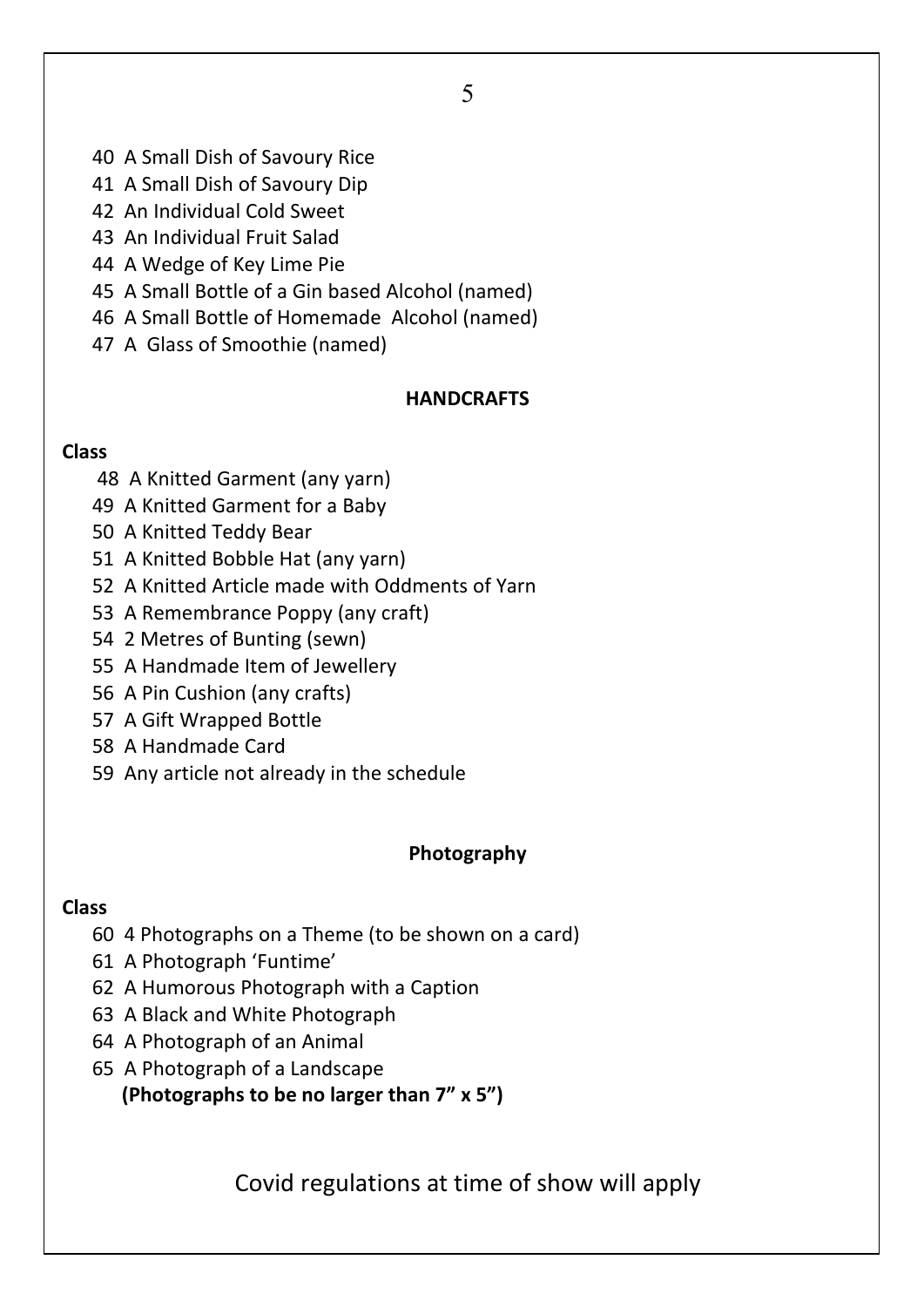## **JUNIOR SECTION - ENTRY FREE MUST BE CHILD'S OWN WORK AND AGE MUST BE STATED ON ENTRY LABEL**

### **9 - 14 years**

**Class**

66 3 Decorated Cupcakes (cake and decoration to be judged)

67 A Handmade Greetings Card

68 A Homemade Keyring

5-8 years

69 3 Fairy Cakes (decorated)

70 A Decorated Wooden Spoon

71 A Painting of an Animal (A4 size)

Under 5 years

72 A Decorated Digestive Biscuit

73 A Hand and Foot Print Picture (max A3 size)

74 A Decorated Wellie

# **REGULATIONS**

1.The Competition is OPEN to all individuals.

2.Every exhibit must be the work of the Exhibitor and MUST NOT HAVE BEEN EXHIBITED at a previous Border Union Show. All knitting must be hand done.

3.One entry only allowed in each class per exhibitor.

4.**Entry fee of 40p** for each exhibit is payable at the time of entry.

5.Labels will be issued to attach to exhibits. Please ensure that jam and handicraft labels are securely tied or fixed on.

6.**Exhibits will be received at the Bake & Create Section (Thorburn building behind main hall) between 9.00 a.m. and 10.00 a.m. on Friday 29th July. (The green gate will be closed to all traffic from 11.00 am).**

7.Judging will commence at 10.30 a.m. on Friday.

8.Industrial Tent will be open to the public on Friday afternoon from approx. 1.30 p.m. to 5.30 p.m., and on Saturday from 9 a.m. to 4.30 p.m. The Exhibits will be kept in safety overnight. **Trophies will be presented at 4.30 p.m. on Saturday,**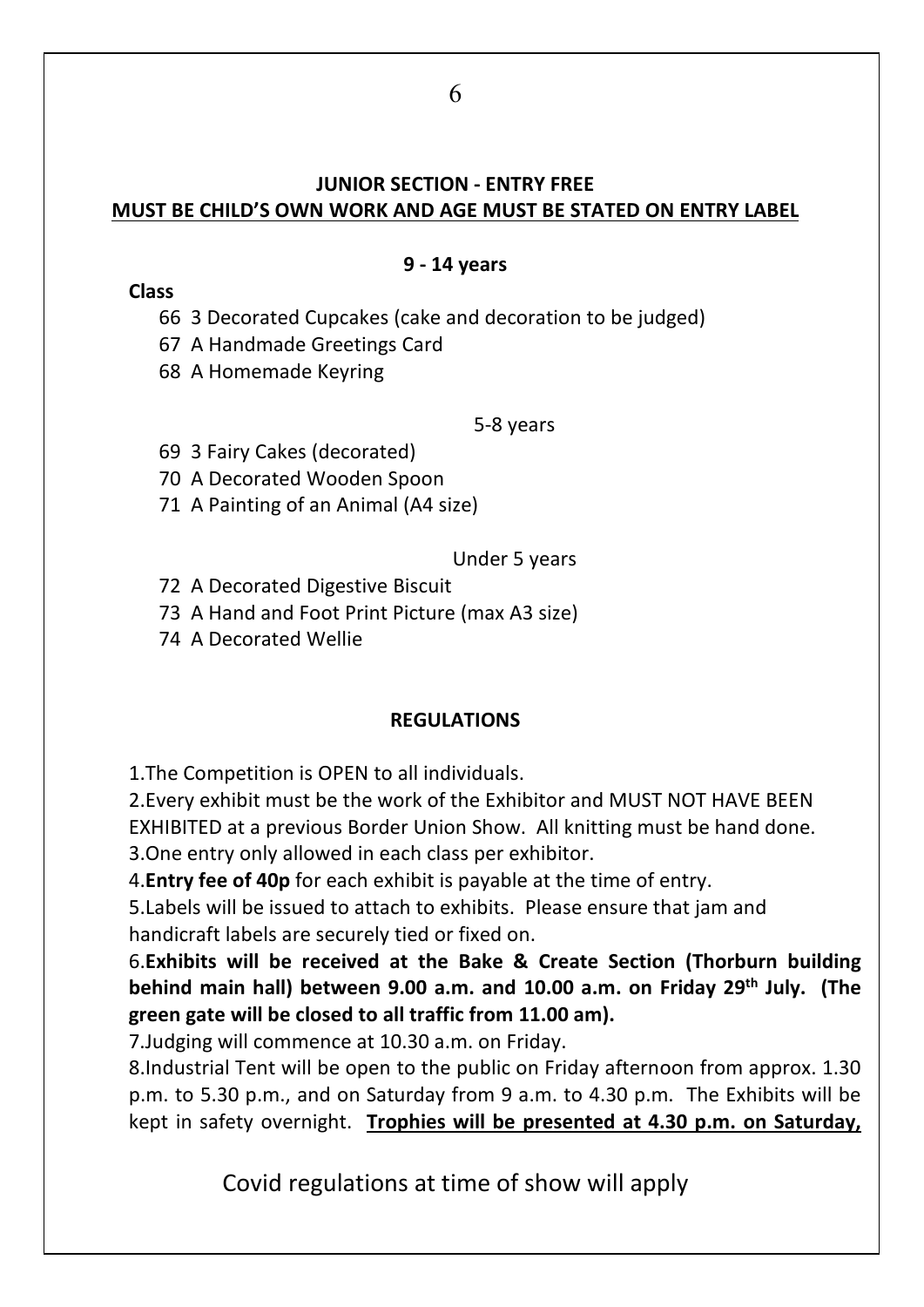9.The following Prize tickets will be awarded in each class - 1st, 2nd, 3rd. Highly Commended will be awarded in classes with 12 or more entries. Children's classes at Judges discretion.

10.Judges' decisions will be final.

11.In the case of a tie for the Cup Winner in any Section, the Cup will be awarded to the competitor with highest awards.

12.Exhibitors who have 12 or more entries will receive a Free Pass to the Showground on Saturday 30th July.

13**. Entries - with entry fee - to be in the hands of Mrs Joan Duncan, Woodside Cottage, Makerstoun, Kelso, TD5 7PA NOT LATER than Friday 22nd July** 14. All entries in the Junior Section must be the Child's own work.

# **LADIES COMMITTEE**

Convenor: Mrs Alison Robb, 8 James Dickson Place, Kelso (Tel.01573 228647) Secretaries: Mrs Joan Duncan, Woodside Cottage, Makerstoun, Kelso (Tel: 01573 460256) Mrs Helen Moffat, 2 Ruletownhead Cottages, Bonchester Bridge(Tel.01450 860709)

Miss Elizabeth Damerell 24 Queensway, Earlston Mrs Catherine Peters **Hillside View, Lauder** Mrs Margaret Plummer 9 Dyers Court, Kelso

Mrs Alison Runciman, Elmbank, Earlston Road, Stow Mrs Jan Little Castleweary, Teviothead, Hawick Miss Fiona Mercer **Crosslee Bungalow, Galashiels** Mrs Hazel Mallen **Netwick Gardens, Morebattle** Miss Emma Spence Crosslee Bungalow, Galashiels Miss Sarah Plummer 2 Carham Cottages, Cornhill on Tweed Miss Rebecca Easson 8 James Dickson Place, Kelso